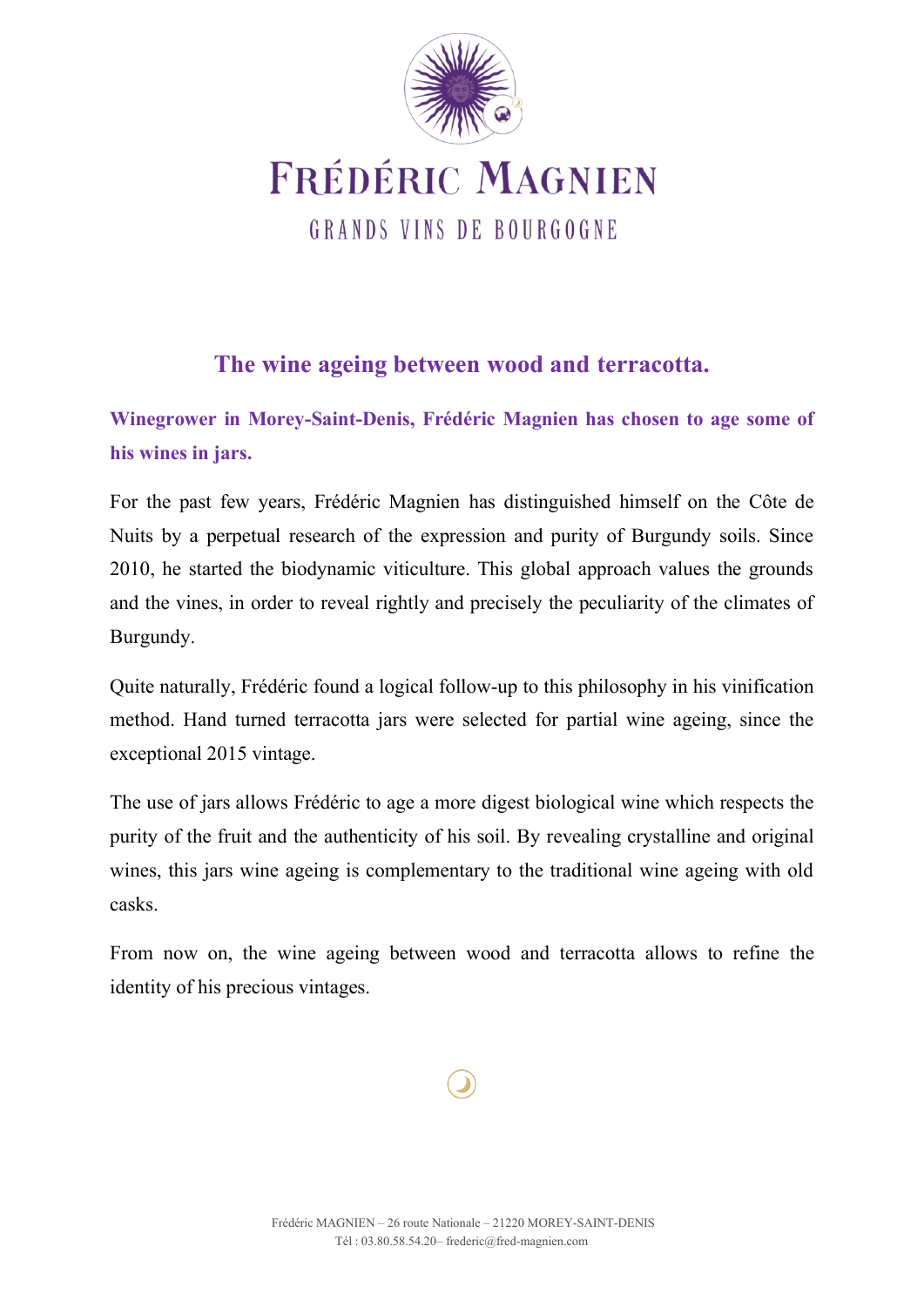## **The technic of jars wine ageing**

#### **Background**

The use of amphoras for winemaking begun during the Antiquity. This ancestral practice persisted in some wine regions and is increasing again in Europe but still in an experimental form. Searches in Armenia (more precisely in the cave named Areni-1) have highlighted the discovery of big jars with signs of fermentation and yeast residues. Those jars are dated to the sixth century BC.

#### **The terracotta**



With a volume of 160 litres, the feature of a jar is to be only made by terracotta, which de facto is an aromatic neutral container. The natural expression of fruit and soil is therefore fully preserved, and isn't hidden by the wooden flavour transmitted by an old barrel. The overuse of new wood can cover the subtle differences of each Climate.

The woody tannins last even after 10 years of ageing in bottles. That's why Frédéric Magnien decided to stop buying new oak barrels.

The use of jars for winemaking is much more older than with barrels. Nevertheless, it turns out they have the same features. Moreover, they contain a high level of silicic acid. This acid gives to the jars antiseptic, bactericidal and purifying virtues. The use of sulphur is no longer necessary during wine ageing.